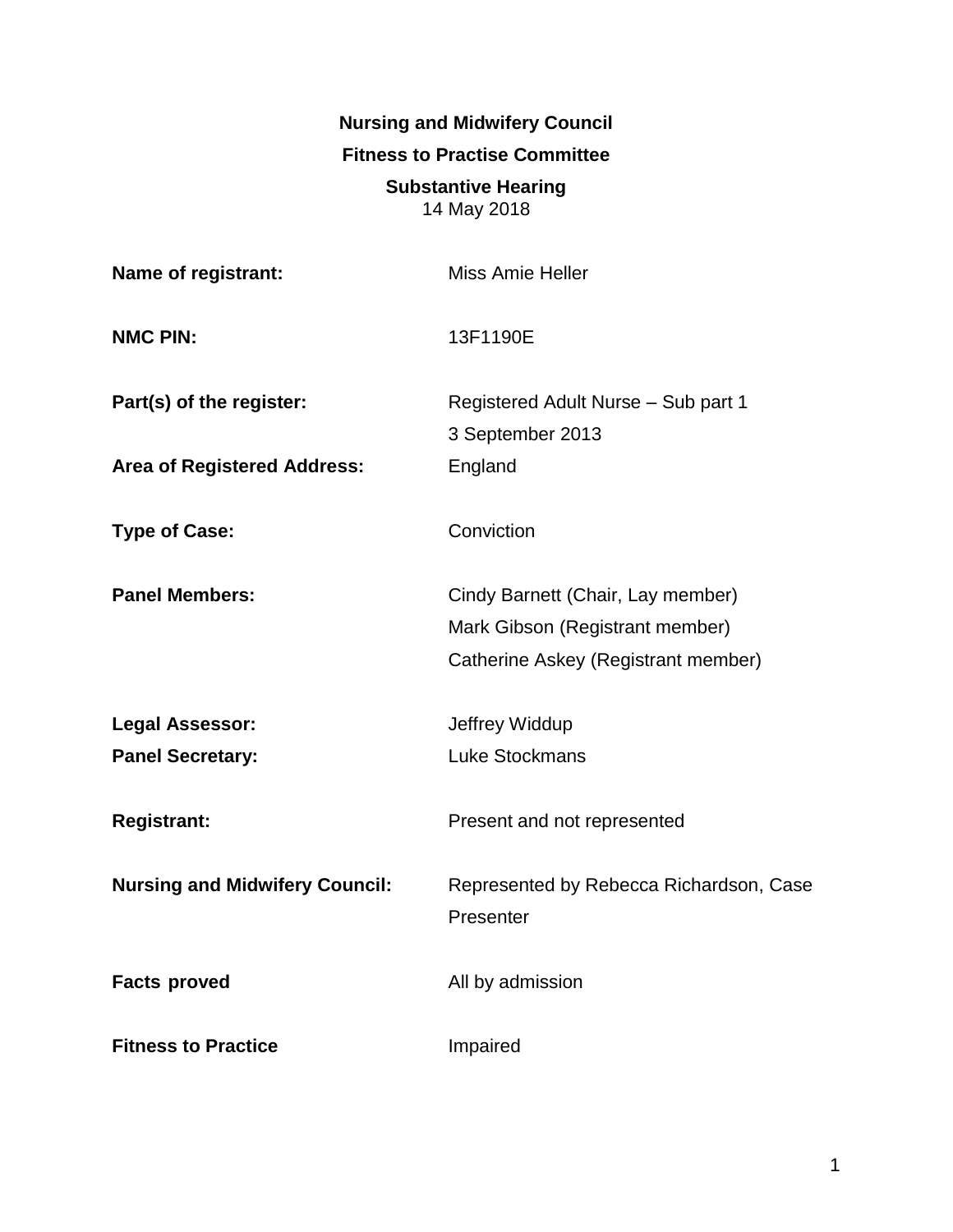Sanction: **A striking off order. Interim Order: An interim suspension order for 18 months.**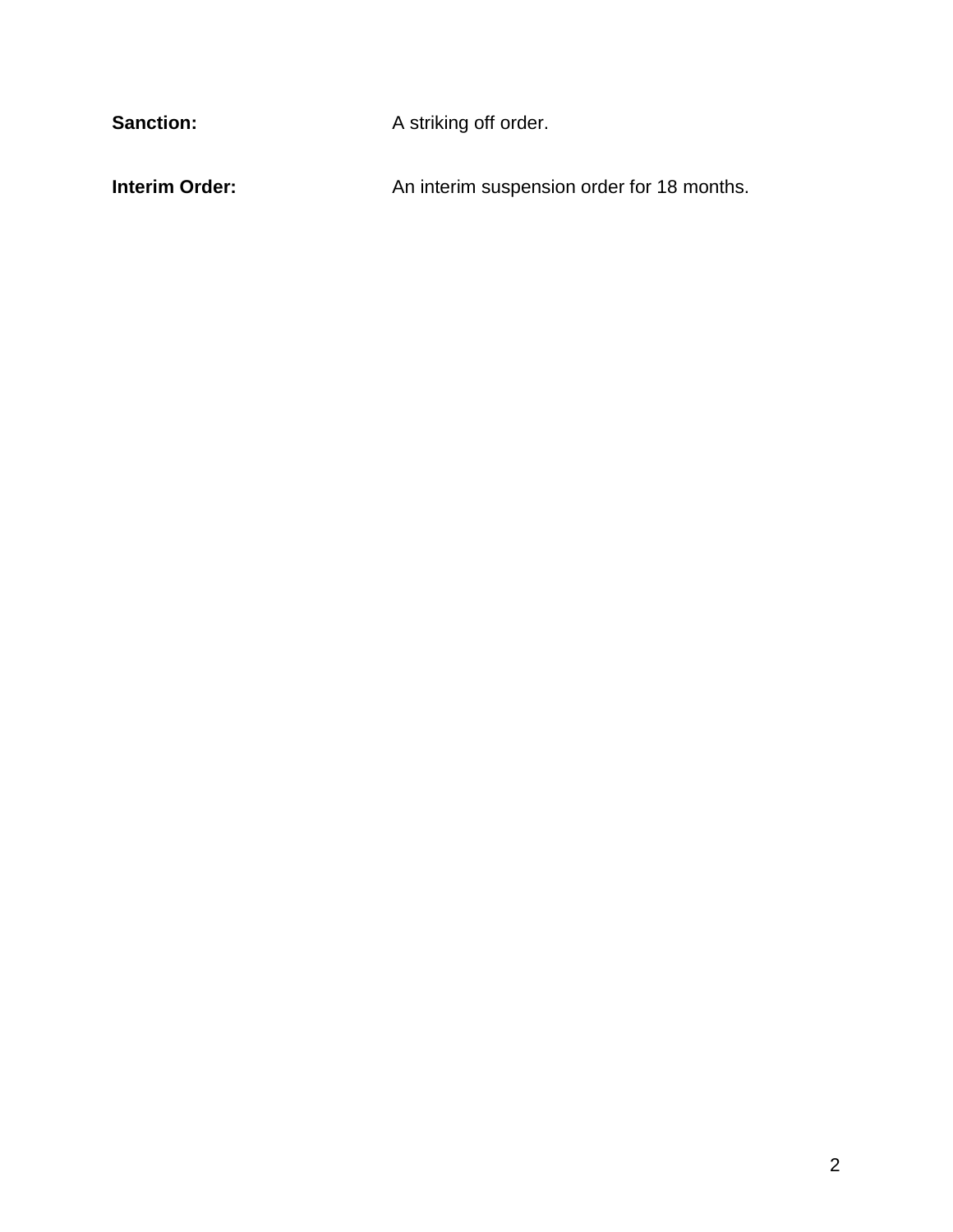# **Details of charge:**

*That you, a registered nurse,*

- *1. At the Crown Court sitting at Preston on 8 December 2016, were convicted of*
	- *1.1. Theft (by employee), contrary to section 1 of the Theft Act 1968.*
	- *1.2.Two counts of being concerned in supplying controlled drug – Class B – other, contrary to section 4(3)(b) of the Misuse of Drugs Act 1971.*
	- *1.3.Being concerned in supplying controlled drug – Class C – other, contrary to section 4(3)(b) of the Misuse of Drugs Act 1971.*
	- *1.4.Supplying controlled drug – Class A – Cocaine, contrary to section 4(3) (a) of the Misuse of Drugs Act 1971.*

*AND, in light if the above, your fitness to practise is impaired by reason of your convictions*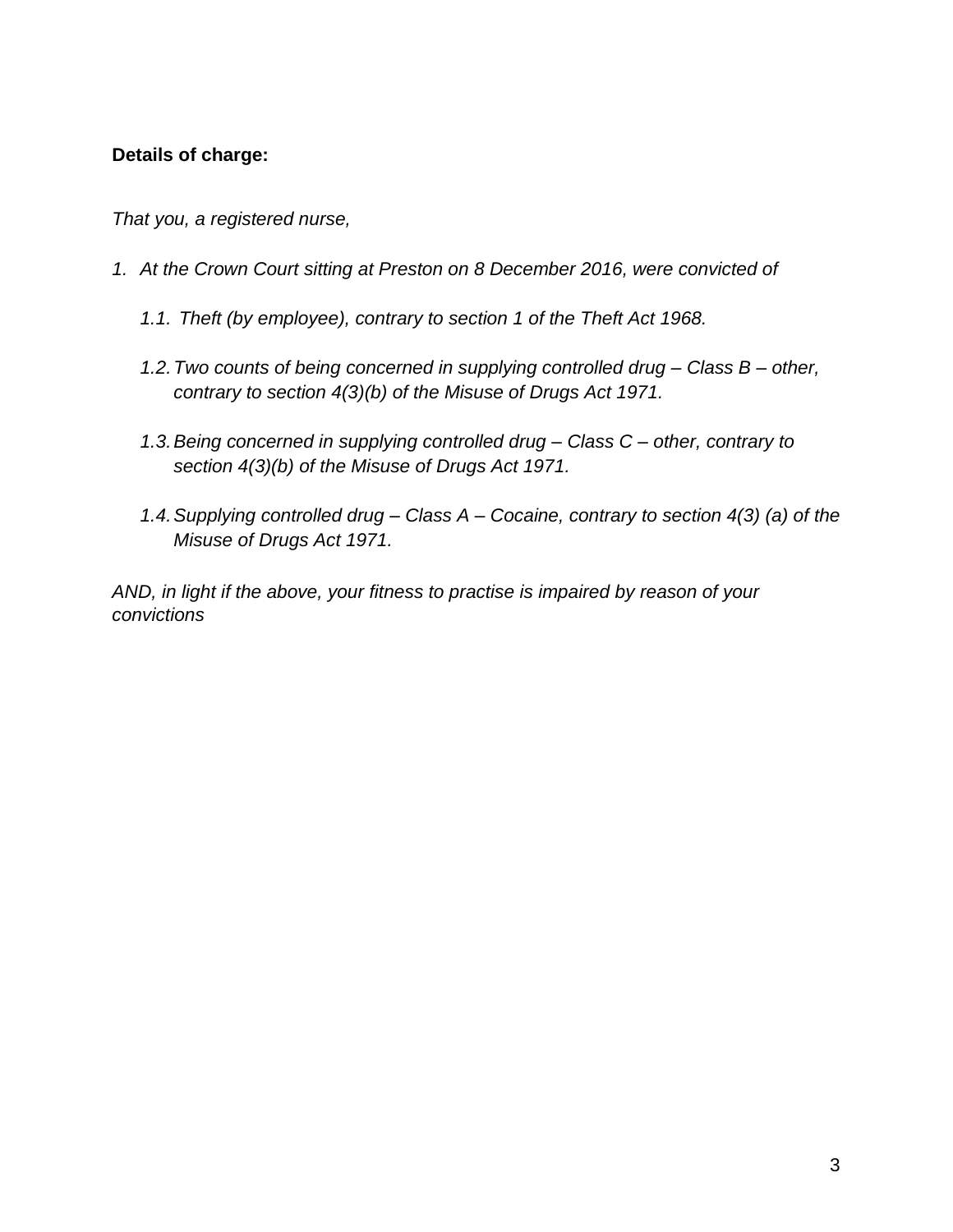Miss Heller,

# **Background**

The NMC received a referral in August 2015 from Royal Blackburn Hospital ("the Hospital") in relation to allegations against you involving theft of a controlled drug from the Hospital, possession with intent to supply Class A drugs (Cocaine) and the supply of controlled drugs of Class B and C which were stolen from the hospital. You made admissions in the police interview to possessing cocaine for your own personal use.

You pleaded guilty to all the charges on 8 December 2016 and were sentenced at the Crown Court on 13 January 2017. Your sentence was 3 years and 8 months imprisonment.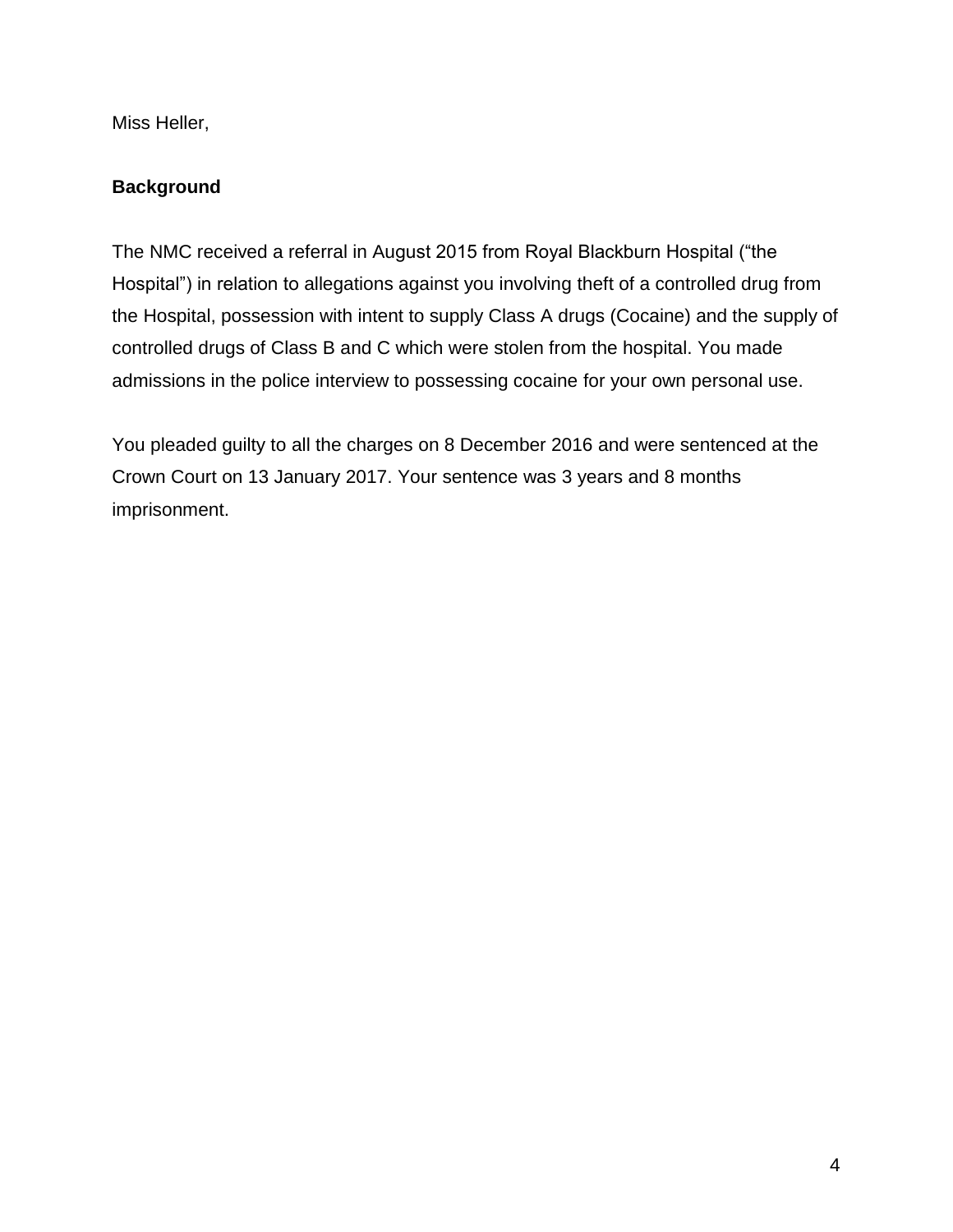# **Decision on the findings on facts and reasons**

Having been provided with a copy of the Certificate of Conviction dated 17 January 2017 which confirmed that you had been convicted of the offences as outlined in the charges, the panel found the facts of charge 1 proved in accordance with Rule 31 (2) which states:

- (2) Where a registrant has been convicted of a criminal offence
	- (a) a copy of the certificate of conviction, certified by a competent officer of a Court in the United Kingdom (or, in Scotland, an extract conviction) shall be conclusive proof of the conviction; and
	- (b) the findings of fact upon which the conviction is based shall be admissible as proof of those facts.
- (3) The only evidence which may be adduced by the registrant in rebuttal of a conviction certified or extracted in accordance with paragraph (2)(a) is evidence for the purpose of proving that she is not the person referred to in the certificate or extract.

The panel heard and accepted the advice of the legal assessor.

The panel noted that you had been tried and convicted upon indictment of Theft (by employee). Two counts of being concerned in supplying controlled drug – Class B. Being concerned in supplying controlled drug – Class C. Supplying controlled drug – Class A – Cocaine.

The panel therefore found charge 1 proved by way of your conviction.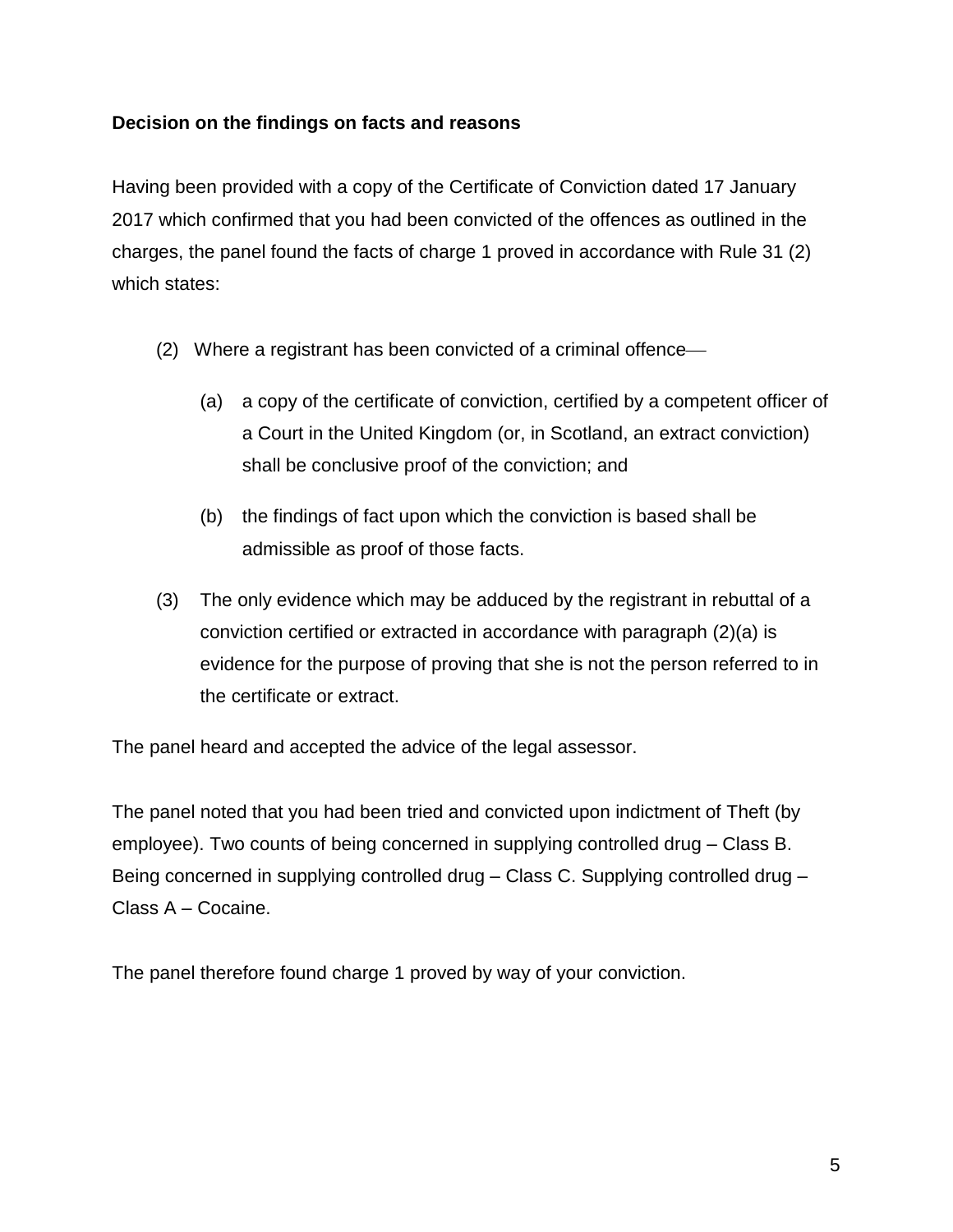### **Decision on impairment**

The panel next went on to decide, as a result of your conviction, whether your fitness to practise is currently impaired.

You told the panel that you admitted that your fitness to practice had been impaired by your actions.

The panel heard submissions from Ms Richardson on behalf of the NMC. She reminded the panel of the seriousness of your convictions and that your past behaviour fell far below the standards expected of a registered nurse. She highlighted the documentation you had provided today which included a reflective piece, testimonials and a GP report.

The panel heard evidence from you. You relied on the contents of the statements you had made for this hearing.

You told the panel that approximately 3 years had passed since your actions and that, although what you had been through was heart-breaking, you had been able to fully reflect on what had gone wrong.

### [PRIVATE]

You told the panel that you understood that you had made a 'horrible mistake' but that that this did not make you a bad person and that you would like to have a second chance to rectify your failings. You said although initially you had found things difficult to deal with, you now had a strong support network around you, including your family [PRIVATE]. You have completed a number of courses during your sentence and seem engaged in your rehabilitation. Further, you said that you had always considered yourself to be a good nurse, that you had tried hard and that you loved your job.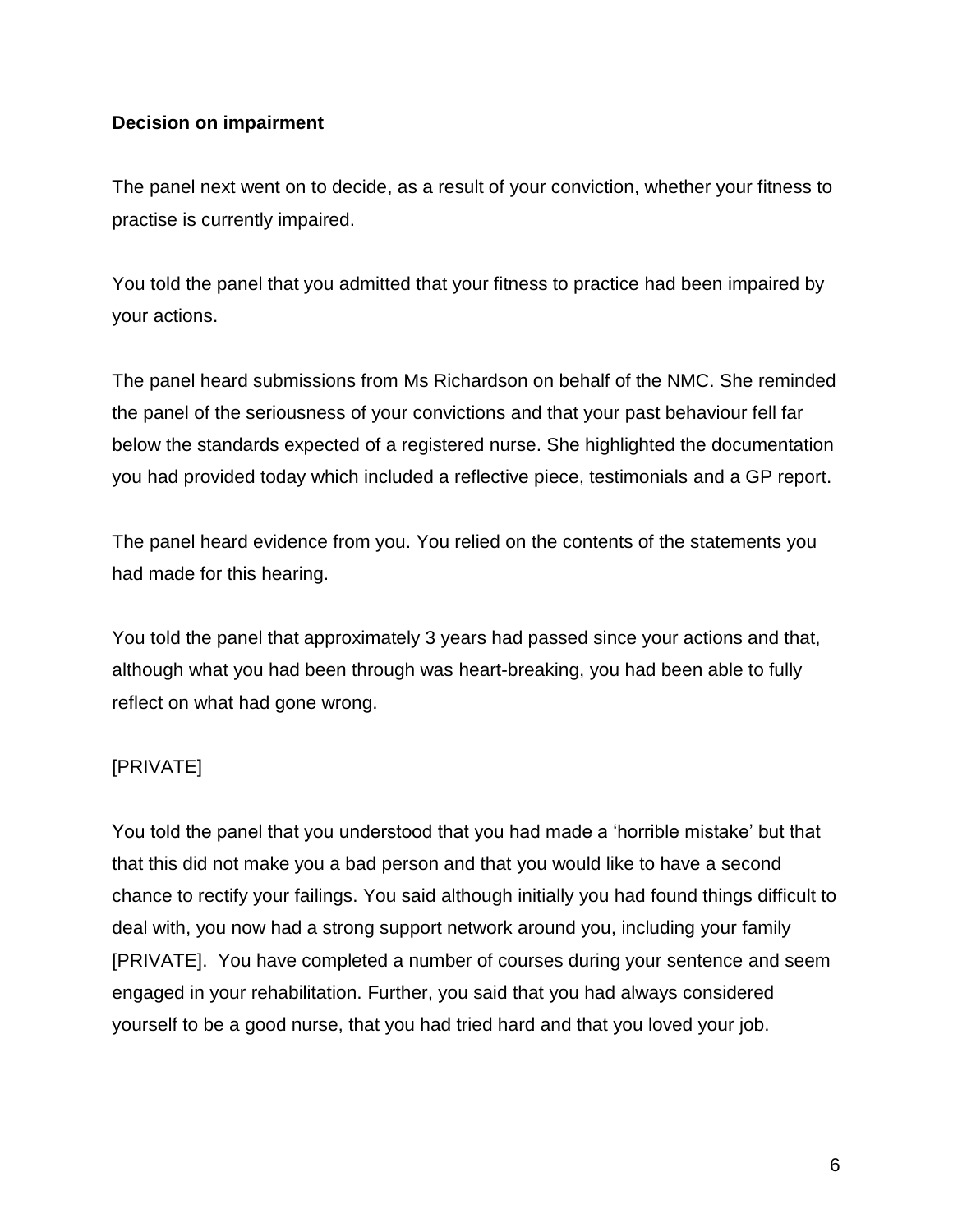You also told the panel that this had been a hard lesson for you and that in relation to putting hospital drugs in your pocket you had picked up the bad habits of others where you were working as a nurse. You highlighted that you understood the importance to the NHS of proper handling of medication and how your past behaviour had impacted on your integrity and honesty.

Further, you told the panel that you were mindful that if you were to return to practice you would need strict supervision in order to prove that you were trustworthy.

In summary, you said that you were truly sorry for your past behaviour and that you wanted to be a positive role model in the future. You said that your health was now much better and that you felt confident you would not make the same mistakes again.

The panel heard and accepted the advice of the legal assessor.

The panel considered your actions to have breached the following provisions of *The code: Standards of conduct, performance and ethics for nurses and midwives 2008*  ("the Code"):

• be open and honest, act with integrity and uphold the reputation of your profession.

You must always act lawfully, whether those laws relate to your professional practice or personal life.

*49. You must adhere to the laws of the country in which you are practising. 61. You must uphold the reputation of your profession at all times*

Nurses occupy a position of privilege and trust in society. Patients and their families must be able to trust nurses with their lives and the lives of their loved ones. To justify that trust, nurses must be honest and open and act with integrity. They must make sure that their conduct at all times justifies both their patients' and the public's trust in the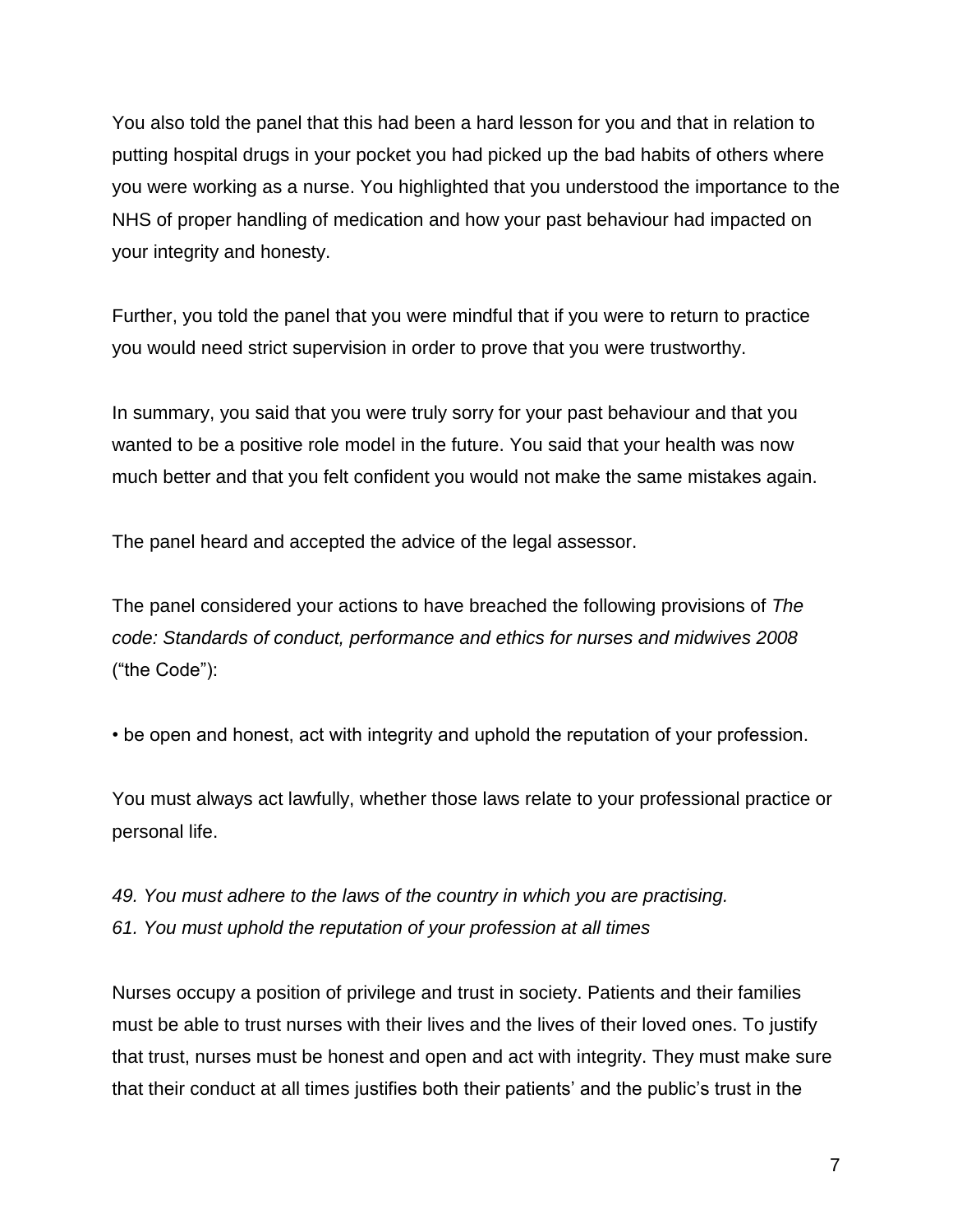profession. In this regard the panel considered the judgement of Mrs Justice Cox in the case of *Council for Healthcare Regulatory Excellence v (1) Nursing and Midwifery Council (2) Grant [2011] EWHC 927 (Admin)* in reaching its decision, in paragraph 74 she said:

In determining whether a practitioner's fitness to practise is impaired by reason of misconduct, the relevant panel should generally consider not only whether the practitioner continues to present a risk to members of the public in his or her current role, but also whether the need to uphold proper professional standards and public confidence in the profession would be undermined if a finding of impairment were not made in the particular circumstances.

The panel has had regard to guidance of Mrs Justice Cox in the case of *Grant* and concluded that your actions have brought the profession into disrepute and you have acted dishonestly.

The panel noted that the charges relate to a series of incidents that took place outside your nursing practice, and that they also relate to events that occurred within a clinical environment.

Your conviction is very serious and involved theft and dishonesty over a prolonged period of time.

Whilst the panel noted that you have made great strides in improving your health, personal circumstances and the support you receive, it considers that your insight into your past behaviour is still developing.

The panel considered that whilst you have shown clear remorse, you still have a tendency to avoid personal responsibility by blaming others for your actions and that you are still developing future strategies that may help you in the future.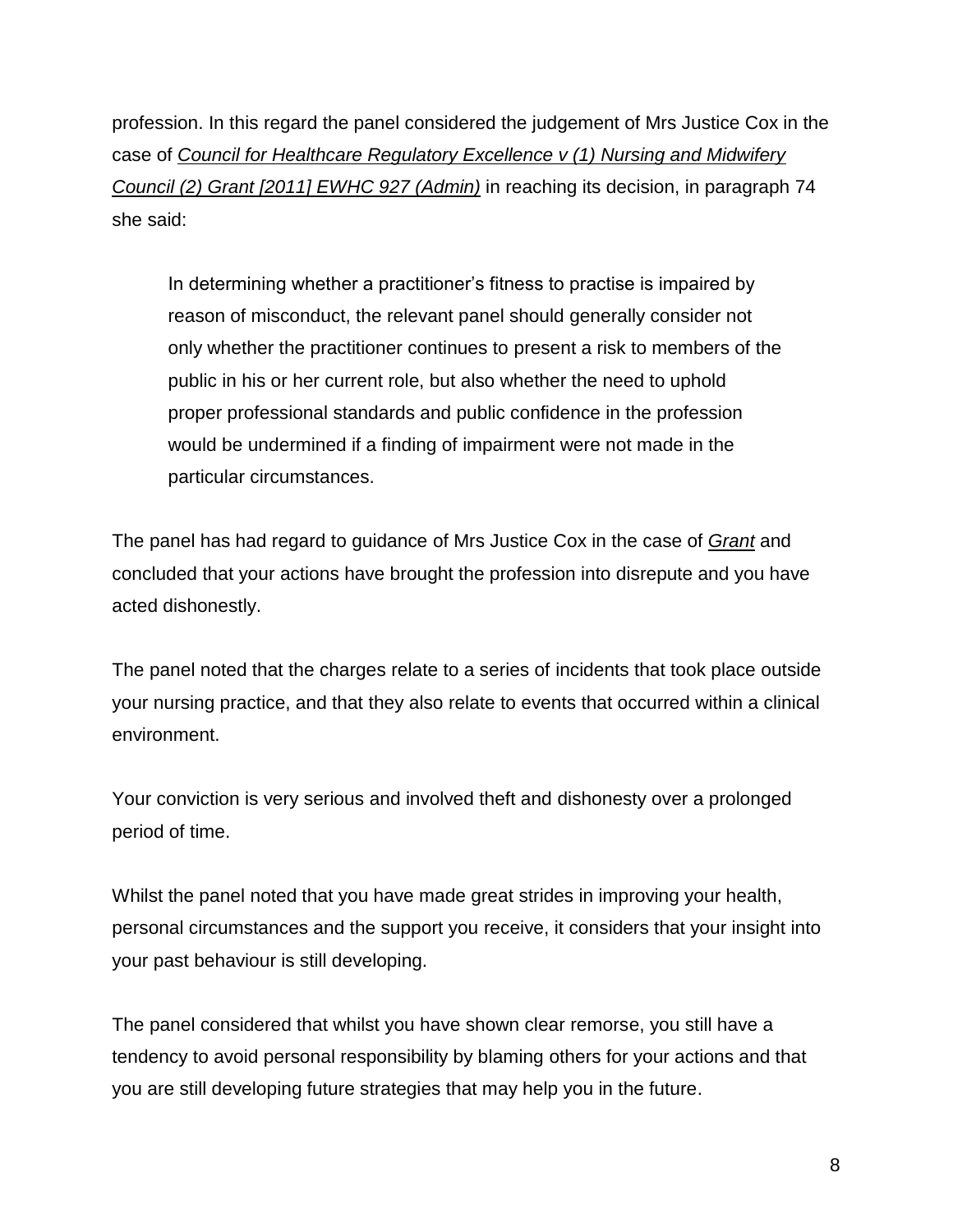It noted that due to the nature of your conviction any remediation, at this time, would be limited. You have not practiced as a nurse for some time.

The panel bore in mind that the overarching objectives of the NMC are to protect, promote and maintain the health, safety and well-being of the public and patients, and to uphold and protect the wider public interest, which includes promoting and maintaining public confidence in the nursing and midwifery professions and upholding the proper professional standards for members of those professions.

The panel considered that, in this case, a finding of impairment on public interest grounds was required.

The panel determined that public confidence in the nursing profession would be irreparably damaged if a nurse who had been convicted of theft of drugs from her employer and the supply of drugs including class A drugs, was not found currently impaired.

Having regard to all of the above, the panel was satisfied that your fitness to practise is currently impaired.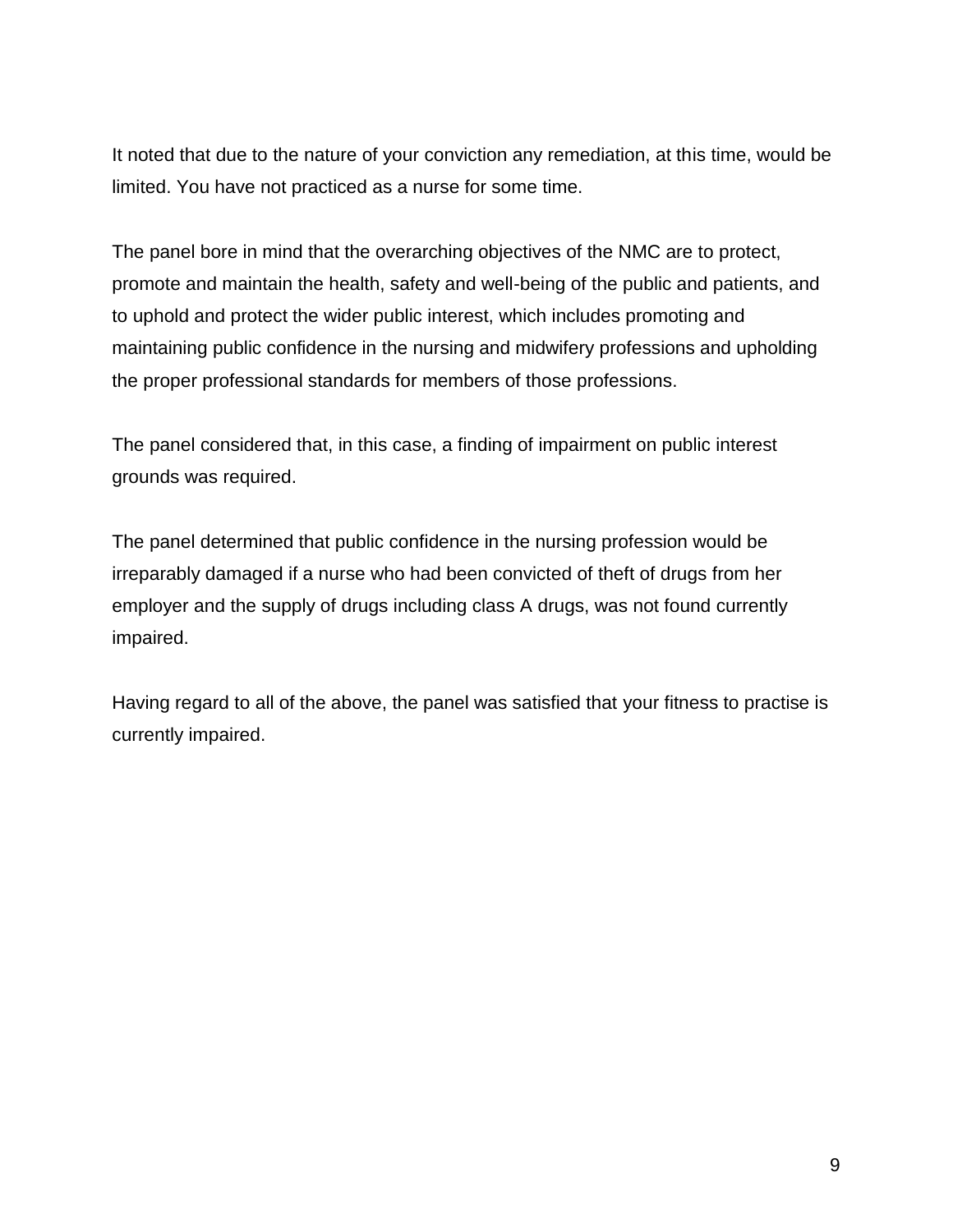# **Determination on sanction:**

The panel has considered this case carefully and has decided to make a striking off order.

The effect of this order is that the NMC register will show that your name has been struck from the register.

In reaching this decision, the panel has had regard to all the evidence that has been adduced in this case. The panel heard submissions from Ms Richardson on behalf of the NMC, it also heard submissions from you.

You told the panel that you hadn't meant to come across as blaming others. You stated that you took total responsibility for your past failings.

The panel heard and accepted the advice of the legal assessor. The panel has borne in mind that any sanction imposed must be appropriate and proportionate and, although not intended to be punitive in its effect, may have such consequences. The panel had careful regard to the Sanctions Guidance ("SG") published by the NMC. It recognised that the decision on sanction is a matter for the panel, exercising its own independent judgement.

The panel considered the following aggravating factors:

- Your conviction was serious and involved theft of drugs from your employer and the supply of drugs including class A drugs.
- Your abuse of trust.
- Your repeated dishonesty.

The panel considered the mitigating factors in this case were: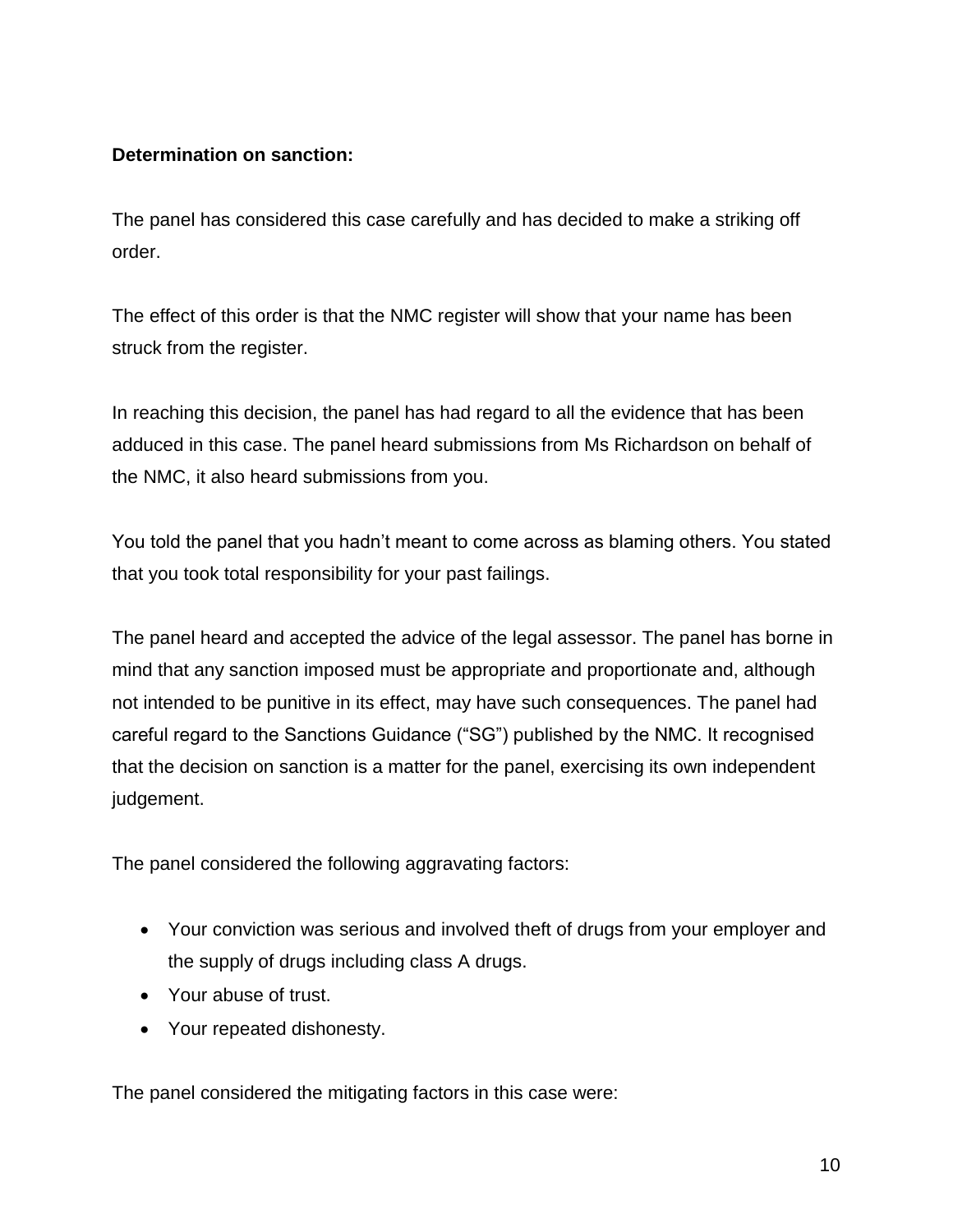- **•** Your previous good character
- You have expressed your commitment in moving forward and [PRIVATE]

The panel had specific regard to the case of *CHRE v GDC & Fleischmann [2005] EWHC 87 (Admin)*, in which it was said that:

*"As a general principle (except in cases involving relatively trivial matters such as time allowed for payment of a fine, or disqualification from driving), where a nurse or a midwife has been convicted of a serious criminal offence or offences, they should not be permitted to resume their practice until they have satisfactorily completed their sentence. Only circumstances which plainly justify a different course should permit otherwise. The reasoning behind this principle is not to punish the nurse or midwife whilst they are serving their sentence, but that good standing within the nursing or midwifery professions needs to be 'earned' if the reputation of the profession is to be maintained."*

In light of the above and in view of the seriousness of this case, the panel was of the view that no further action, a caution order and a conditions of practice order were all inappropriate in the circumstances.

The panel has considered the proportionality of suspension of your registration. You pleaded guilty to serious offences which included the theft of medication from your employer.

The panel has taken into account the positive reference provided by your partner's mother. It has also had regard to all other information about you and your developing insight. It accepts that at the time of these offences you were faced with very considerable personal and other difficulties. However, even making allowances for all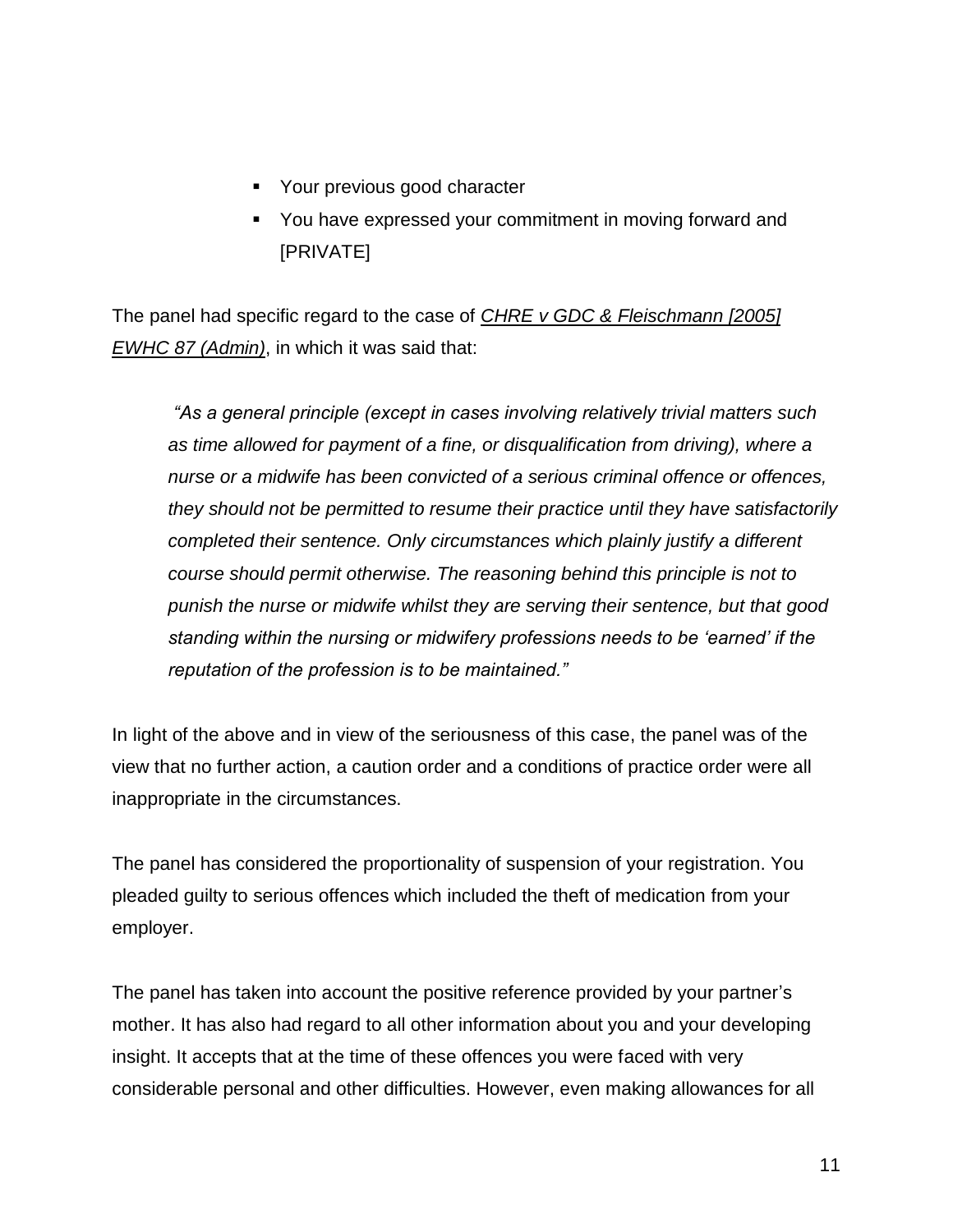these mattes the panel has concluded that a suspension order would be an inadequate response to the public interest.

Further, in considering the possibility of a suspension order, the panel was of the view that your conviction could not be regarded as 'trivial' as the criminal activity was a course of conduct which was extremely serious and persisted over a prolonged period of time, resulting in a custodial sentence for 3 years and 8 months. It followed that if the panel was to impose a suspension order, it would expire prior to the conclusion of the operational period of your sentence of imprisonment. Your sentence will not be completed for more than two years. This would also be contrary to the principle laid down in *Fleischmann*. The panel therefore determined that a suspension order would not be an appropriate sanction.

In any event, the panel was of the view that the findings in this particular case demonstrate that your actions were extremely serious and to allow you to continue practising as a registered nurse would undermine public confidence in the profession and in the NMC as a regulatory body.

The panel had specific regard to the SG in relation to strike-off.

*1 "This sanction is likely to be appropriate when the behaviour is fundamentally incompatible with being a registered professional, which may involve any of the following factors.*

- *A serious departure from the relevant professional standards as set out in key standards, guidance and advice.*
- *Abuse of position, abuse of trust….*
- *Dishonesty, especially where persistent or covered up.*
- *Convictions or cautions involving any of the conduct or behaviour in the above examples."*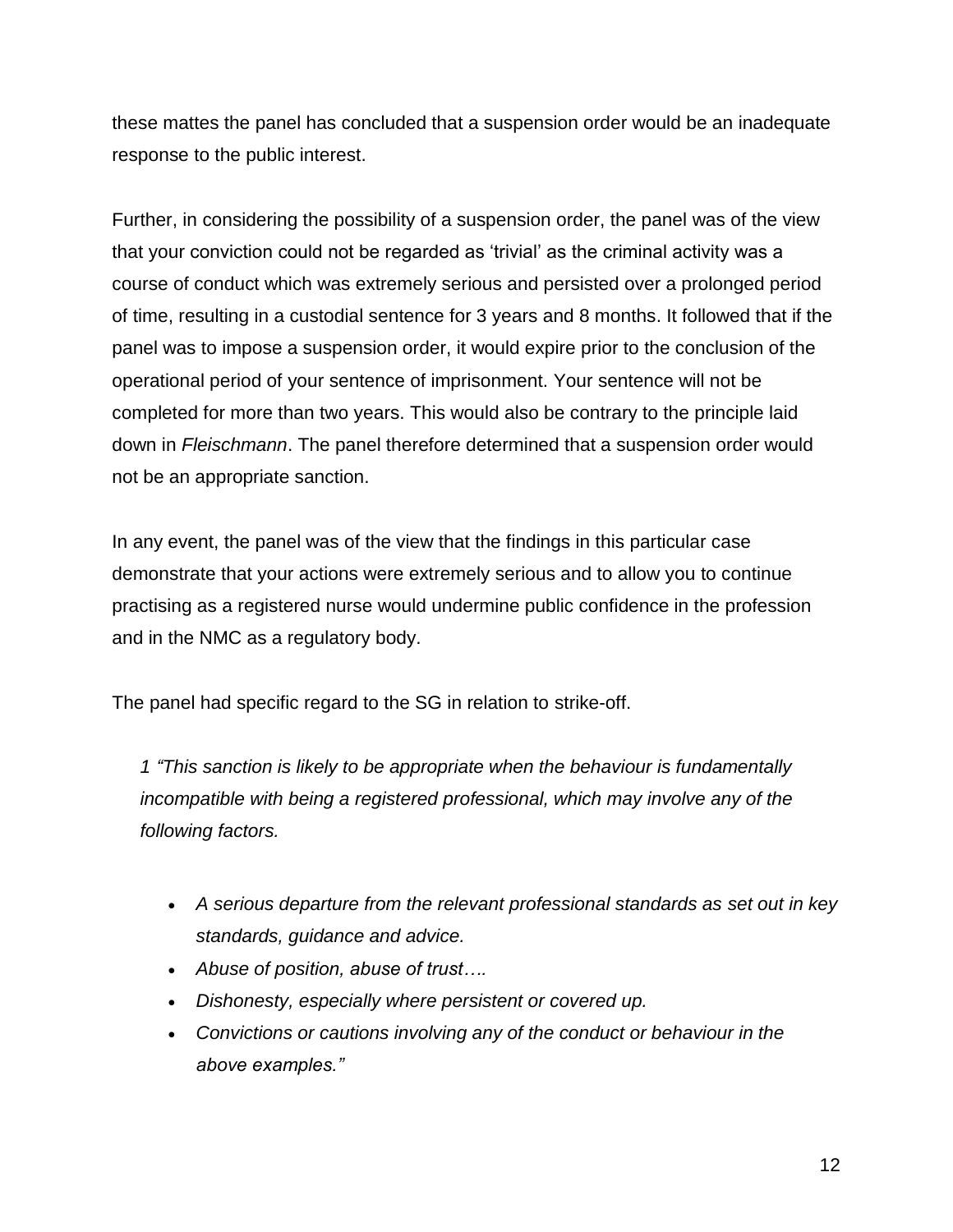The panel considered your actions to be fundamentally incompatible with ongoing registration. With this in mind, and taking into particular account of the decision in *Fleischmann*, the panel concluded that the only option available to it was to impose a striking-off order.

The panel considered that this order was necessary to mark the importance of maintaining public confidence in the profession, and to send to the public and the profession a clear message about the standard of behaviour required of a registered nurse.

The effect of this order is that the NMC register will show that your name has been struck-off the register.